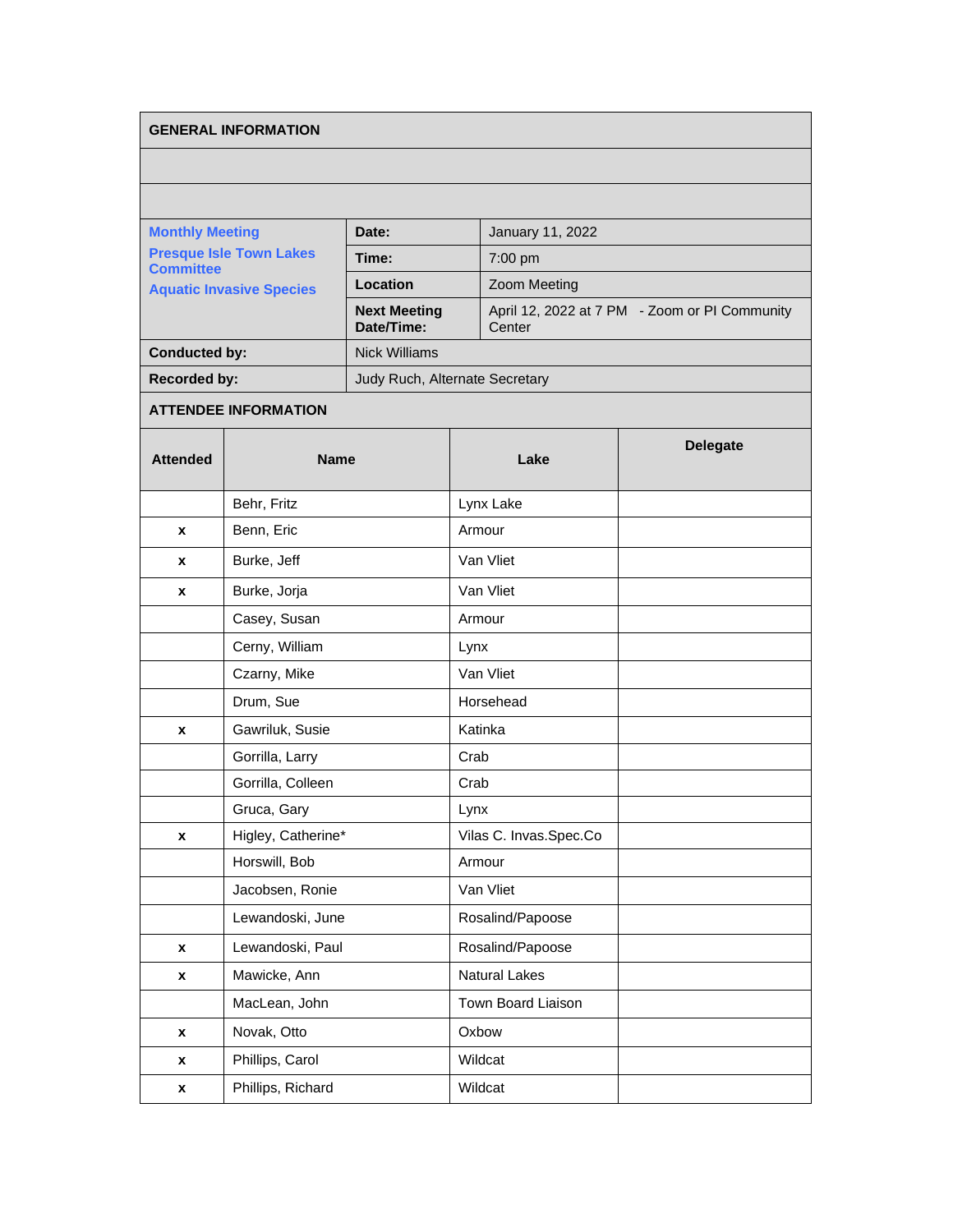| $\mathbf{x}$ | Plouff, Gary                                   | <b>Frontier Lakes</b>                      |  |
|--------------|------------------------------------------------|--------------------------------------------|--|
| $\mathbf{x}$ | Preston, Tom                                   | Katinka                                    |  |
| $\mathbf x$  | Ruch, Bob                                      | Carlin                                     |  |
| $\mathbf{x}$ | Ruch, Judy                                     | Carlin                                     |  |
| $\mathbf{x}$ | Sisbach, Sarah                                 | Presque Isle                               |  |
|              | Speer, Gail                                    | Katinka                                    |  |
|              | Strauss, Lynn                                  | Horsehead                                  |  |
|              | Suffron, John                                  | Annabelle                                  |  |
|              | Suffron, Kay                                   | Annabelle                                  |  |
|              | Vogt, Dave                                     | Annabelle                                  |  |
|              | Walters, Lorine                                | Horsehead/Town Clerk                       |  |
|              | Watkins, Mary                                  | Carlin                                     |  |
| $\mathbf{x}$ | Weber, Cathy Logan*                            | Little Horsehead,<br>Town Board Supervisor |  |
|              | Wiegand, Tom                                   | Horsehead                                  |  |
| $\mathbf x$  | Wierzba, Tom                                   | <b>Big</b>                                 |  |
| $\mathbf x$  | Williams, Nick                                 | Crab                                       |  |
|              | Zarembka, Fred<br>*Indicates non-voting member | <b>Big</b>                                 |  |

| <b>MEETING MINUTES</b>         |                                                                                                                                                                                                                                                                       |  |
|--------------------------------|-----------------------------------------------------------------------------------------------------------------------------------------------------------------------------------------------------------------------------------------------------------------------|--|
| <b>Topic/Subject</b>           | <b>Discussion Items</b>                                                                                                                                                                                                                                               |  |
| Call to Order                  | Nick Williams $@7:05$ PM                                                                                                                                                                                                                                              |  |
| Pledge of Allegiance           | Deferred.                                                                                                                                                                                                                                                             |  |
| Secretaries' Minutes           | Correction to the October 2021 PITLC Minutes. Under New Business,<br>section d. Other 2. Twin Island Lake and Little PI Lake are stated as being<br>in Natural Lakes. This should be corrected to state that Twin Island Lake<br>and Little PI are in Frontier Lakes. |  |
| Changes/additions to<br>agenda | None                                                                                                                                                                                                                                                                  |  |
| Intro of new<br>members/guests | Jeff Meessmann from Natural Lakes, also participating on behalf of Last<br><b>Wilderness Alliance</b>                                                                                                                                                                 |  |
| Treasurer's Report/Budget      | Balance is \$3,882.68 which includes a \$.98 interest payment                                                                                                                                                                                                         |  |
| Correspondence                 | The PI Town Board minutes now reflect that John MacLean is our town<br>board liaison so he is now included in all communications from this<br>committee                                                                                                               |  |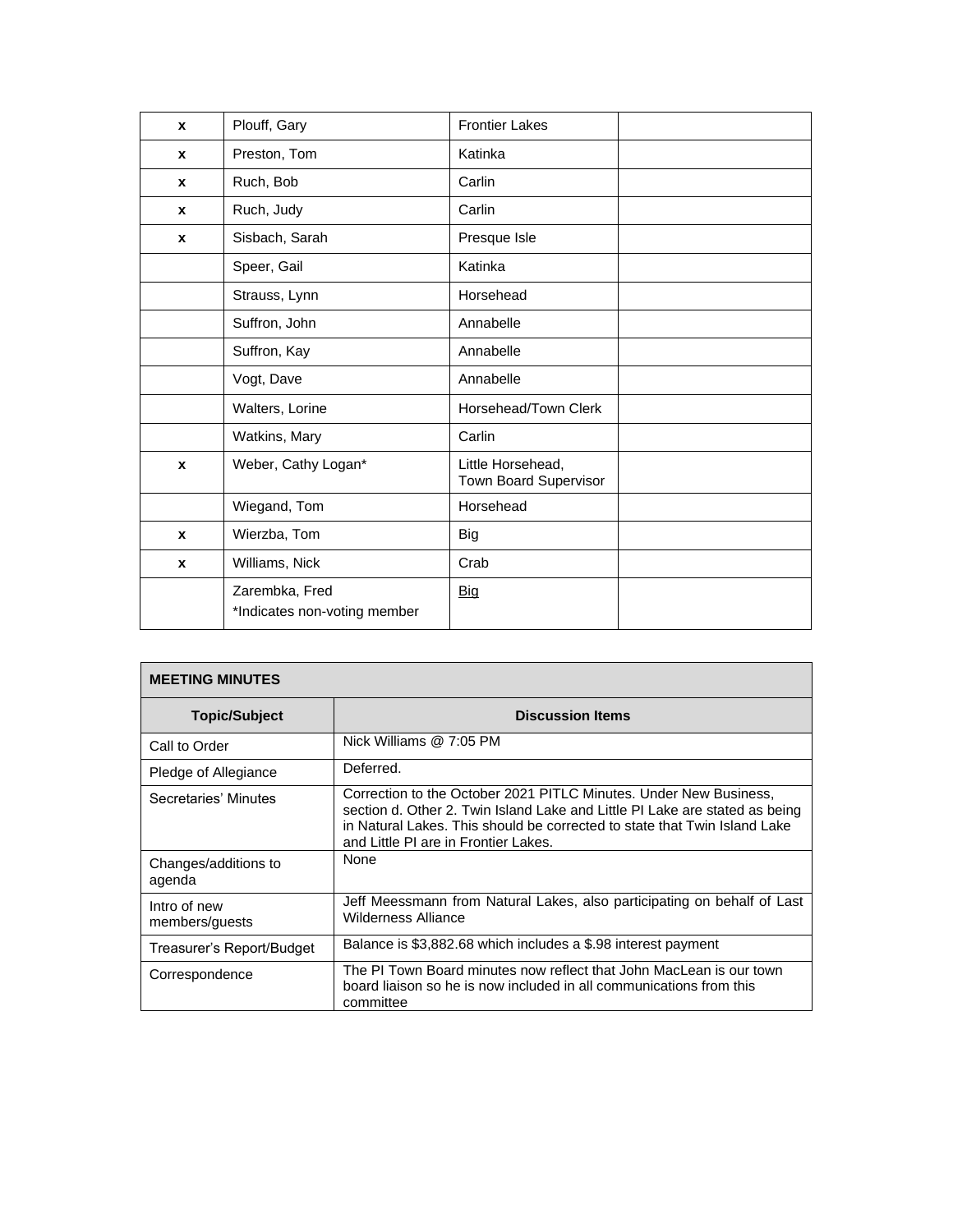| <b>Old Business</b> | а. | Lake Study Grants for 2017 - Otto and Nick prepared        |
|---------------------|----|------------------------------------------------------------|
|                     |    | the December reimbursements for Natural Lakes,             |
|                     |    | Stateline, and Oxbow Lakes. A call was made to Jill        |
|                     |    | Sunderland at the DNR to fix issues of withholding         |
|                     |    | money. Natural Lakes had a big difference in amounts.      |
|                     |    | In early February \$42 -45,000 reimbursement to the town   |
|                     |    | is expected. This same error will occur on the 2018 since  |
|                     |    | the same method of determining amount was used both        |
|                     |    | years.                                                     |
|                     |    | b. Lake Study Grant for 2018/2019 -13 Lakes reports are    |
|                     |    | in progress. Whitewater's reports will start coming.       |
|                     |    | Annabelle Lake is already in.                              |
|                     |    | c. Shoreland study - Carlin Lake - No Carlin Lake          |
|                     |    | Shoreland report is in yet. No known final costs yet.      |
|                     |    | d. <b>Hazardous Wake</b> $-$ Both sides of this issue have |
|                     |    |                                                            |
|                     |    | submitted arguments to the Vilas County Judge who will     |
|                     |    | issue a ruling. Concern was made for the expedience of     |
|                     |    | the ruling as it relates to the April elections. If the    |
|                     |    | ordinance as written is to appear on the next Presque      |
|                     |    | Isle ballot at least a month advance notice is required.   |
|                     |    | There was also discussion about the voting boundary        |
|                     |    | changes within Natural Lakes and if this would affect      |
|                     |    | potential voting for the Hazardous Wake ordinance (if on   |
|                     |    | the ballot). Eric Benn noted the voting ward changes only  |
|                     |    | affect county level issues (part of Natural Lakes would    |
|                     |    | vote for county level positions in Boulder Junction), not  |
|                     |    | Town. Therefore, there would be no issue for potential     |
|                     |    | voting for a Hazardous Wake ordinance. Also, relating to   |
|                     |    | the election, Paul reported that there will be no primary  |
|                     |    | for the position of Vilas County Supervisor since only 2   |
|                     |    | candidates are running: Pat Easley, the PI constable and   |
|                     |    | Dick Logan, a volunteer at the Discovery Center and        |
|                     |    | relative of Cathy Logan Weber.                             |
|                     | е. | Other $-$                                                  |
|                     |    | Ann is collecting data from PITLC members on the<br>1.     |
|                     |    | number of wake-boats observed on their lakes this          |
|                     |    | past summer. This is the first summer of activity          |
|                     |    | tracked and the data will be helpful to analyze along      |
|                     |    | with our lake surveys. Cathy Higley said the county        |
|                     |    | would be interested in this data and she requests an       |
|                     |    | update on the Hazardous Wake issue. Jeff                   |
|                     |    | Meessmann will update Cathy once the judge rules           |
|                     |    | on the Hazardous Wake litigation.                          |
|                     |    | Cathy Higley also spoke about the watershed<br>2.          |
|                     |    | protection of Rice Creek. White Water Assoc. will          |
|                     |    | share data with her to fill in the gaps on where there     |
|                     |    | is run-off erosion: at Round, Keego, Kitten, Maple,        |
|                     |    | Mable, and Mud Lakes.                                      |
|                     |    | Cathy Higley also told of the phragmites patches<br>3.     |
|                     |    | found on Round Lake last summer. (From the boat            |
|                     |    | launch, go north to the creek inlet. It's there. It's also |
|                     |    | at the canoe portage.) It has been genetically             |
|                     |    | analyzed. This is the only place in PI where               |
|                     |    | phragmites has been found. Crab Lake has native            |
|                     |    | phragmites which are not invasive.                         |
|                     |    |                                                            |